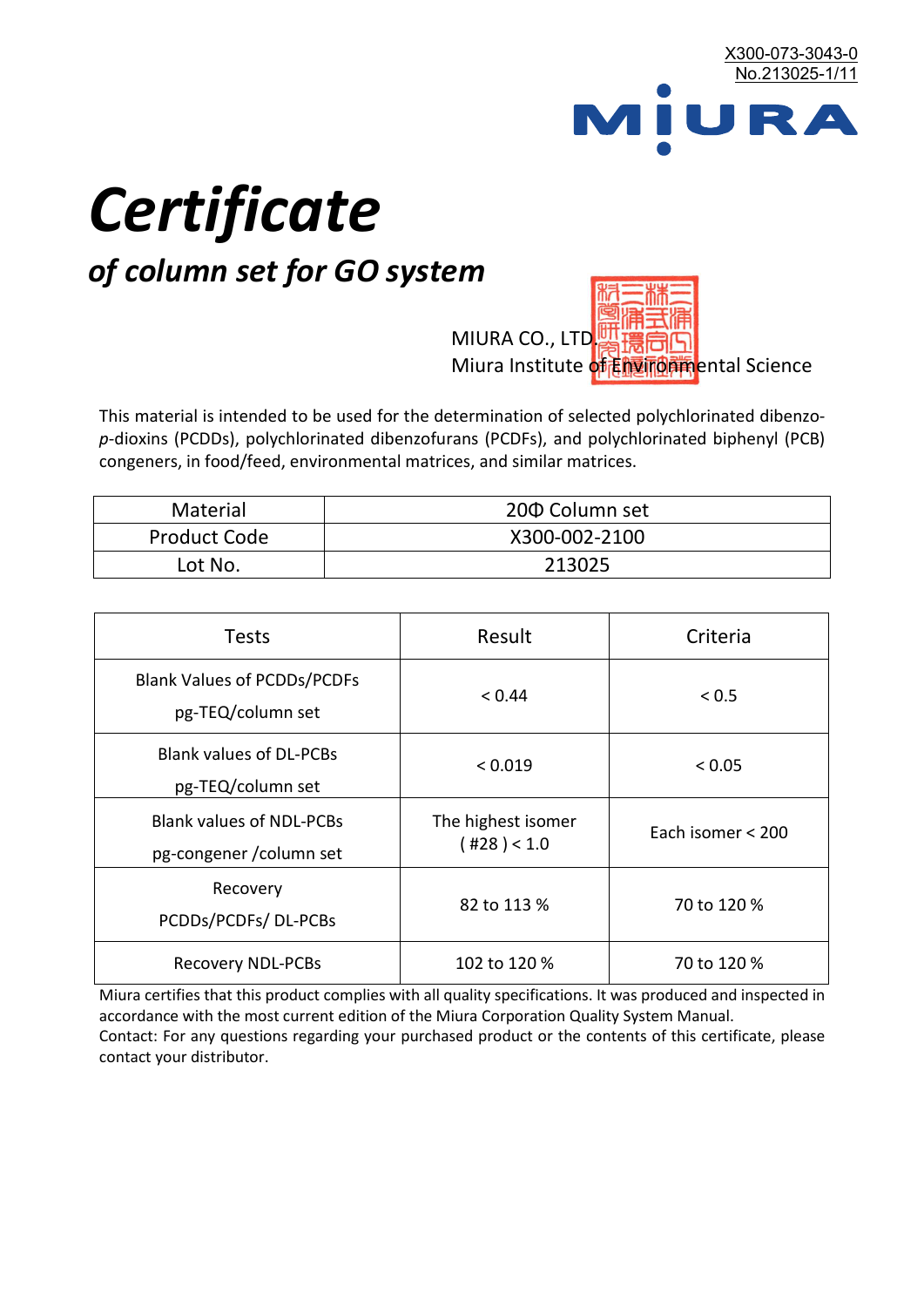### **DESCRIPTIONS**

**Lot Number:** The number mentioned on the labels on the column bag is the lot production number.

**Blank Level Values:** Blank level values, expressed as mass fractions (pg-TEQ per a column set), for selected PCB congeners, PCDD, and PCDF congeners are provided in Table 2. Blank level values are a reference value for which MIURA has the highest confidence in its accuracy, in that all known or suspected sources of bias have been investigated or taken into account (JIS K0311 or JIS K0312).

**Recovery Values (Sample):** Recovery values, expressed as percentages, are provided in Table 3 for selected mass labeled-PCB congeners, and selected mass labeled PCDD and PCDF congeners, based on selected mass labeled recovery standards added before GC-MS measurement. Recovery values meet EU regulations; however, the values meet the MIURA criteria for this certification, which are stricter than what is required by EU regulations.

#### **NOTICE AND WARNING TO USERS**

THE GO SYSTEM COLUMN SET IS INTENDED FOR DIOXIN ANALYTICAL USE ONLY, INCLUDING HAZARDOUS MATERIALS. BEFORE USE, READ THE SDS CAREFULLY; HANDLE PRODUCT AS A HAZARDOUS MATERIAL CAPABLE OF SKIN CORROSION AND/OR EYE DAMAGE.

#### **INSTRUCTIONS FOR STABILITY, STORAGE, AND USE**

**Stability and Storage:** The column set should be stored at room temperatures below 25 °C until use. It should not be frozen or exposed to sunlight or ultraviolet radiation. After removing from the bags, the contents should be used immediately, especially, because the concentration column (lower) "Alumina" can be deactivated under high-humidity. Storing of the removed column set is not recommended.

**Use:** If storing in a cold room or refrigerator, bring them to room temperature (let stand for approximately 30 min), remove water condensed on the surface of the bags. Carefully remove the bags to avoid damage of the column. Use the same lot number with one column set. For more information of column set refer to the operation manual.

#### **ANALYTICAL METHODS USED AT MIURA**

For preparation of blank test, several column sets chosen at random per lot production were allowed to reach ambient temperature; two types of the purification columns (upper: silver nitrate silica gel, and lower: sulfuric acid silica gel) were assembled, and 10 mL of n-hexane was added to wet the top of the column with the designated column cap and disposable syringe. Then, a known amount of internal standard solution (containing selected labeled PCB, PCDDs, and PCDFs congeners; as shown in Table 1) dissolved in 6 mL of n-hexane was added to the top of the column with disposable syringe, and the syringe was washed with 2 x 2 mL of n-hexane; the n-hexane was injected into the column again. Then, the purification columns assembled with the concentration columns (upper) and (lower) were set to the each system unit immediately. After two fractions (dioxin and PCB fractions) were obtained from each system unit, a known amount of the recovery standard solution was added to each concentration vessel. Finally, both fractions were concentrated using an evaporation system under nitrogen to 0.01 mL.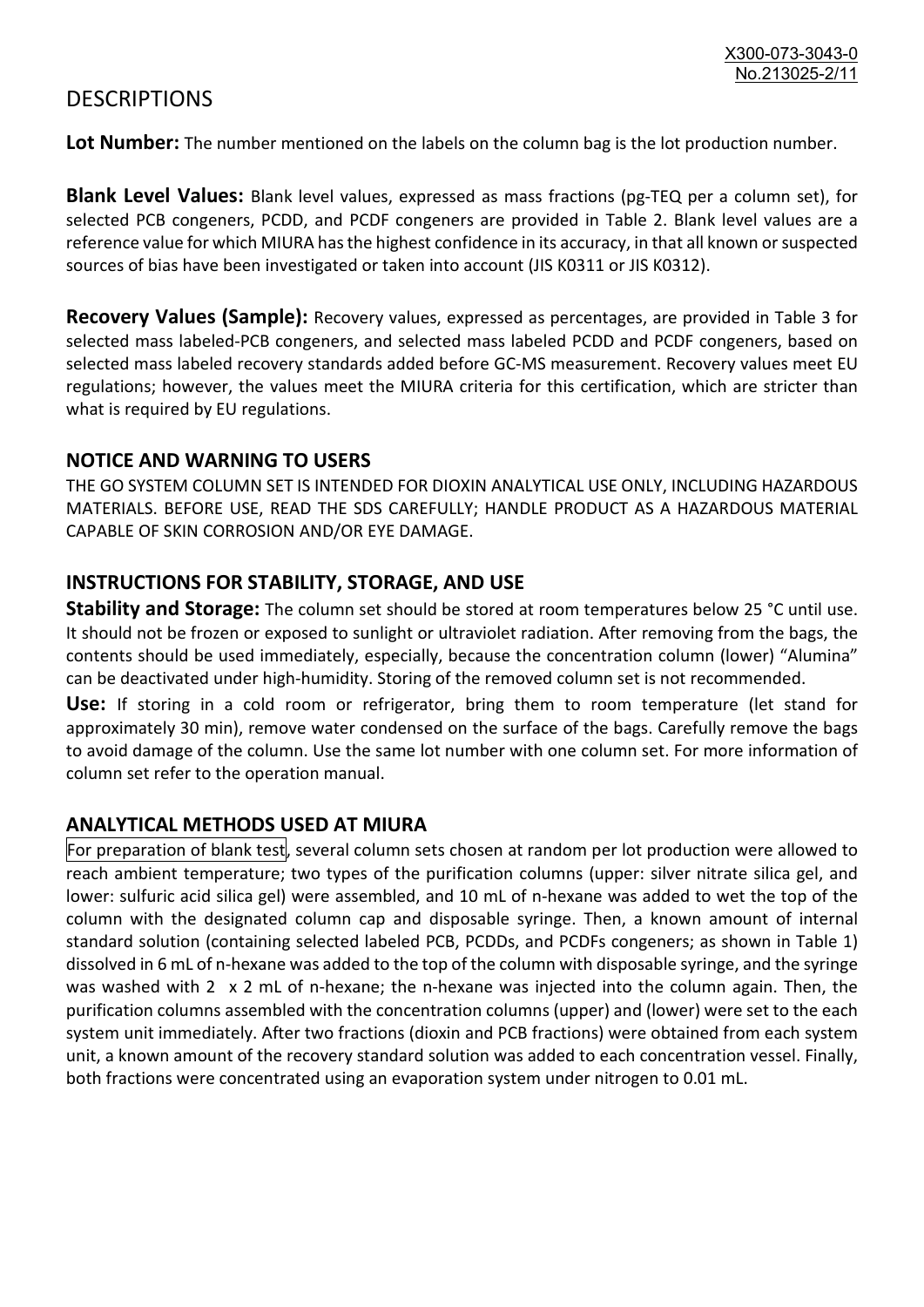X300-073-3043-0 No.213025-3/11

| Compounds                          | Standard                      | Maker Code     | Maker                           | <b>Diluted</b><br>Concentration |
|------------------------------------|-------------------------------|----------------|---------------------------------|---------------------------------|
|                                    | Internal Standard             | DF-SS-A        |                                 |                                 |
| PCDDs and PCDFs,<br><b>DL-PCBs</b> | <b>Internal Standard</b>      | DFP-LCS-B      |                                 |                                 |
|                                    | Recovery (Surrogate) Standard | DF-IS-J        | Wellington<br>Laboratories Inc. | $10$ ng/mL<br>in decane         |
| <b>NDL-PCBs</b>                    | Internal Standard             | <b>MBP-28</b>  |                                 |                                 |
|                                    |                               | <b>MBP-52</b>  |                                 |                                 |
|                                    |                               | MBP-101        |                                 |                                 |
|                                    |                               | <b>MBP-138</b> |                                 |                                 |
|                                    |                               | MBP-153        |                                 |                                 |
|                                    | Recovery (Surrogate) Standard | <b>MBP-19</b>  |                                 |                                 |
|                                    |                               | <b>MBP-70</b>  |                                 |                                 |
|                                    |                               | MBP-111        |                                 |                                 |
|                                    |                               | MBP-162        |                                 |                                 |
|                                    |                               | <b>MBP-178</b> |                                 |                                 |

Table 1. Standard solutions used for recovery tests.

The concentrated dioxin fraction was analyzed using gas chromatography / high resolution mass spectrometry (GC/HRMS) operated in electron impact (EI) mode. A 0.25 mm ID × 60 m fused silica capillary (BPX-DXN, TRAJAN) was used. The concentrated PCB fraction was analyzed using GC/HRMS operated in EI mode. A 0.25 mm ID × 60 m fused silica capillary (HT8-PCB, TRAJAN) was used. All injections were 2 μL using a splitless inlet. The results, blank level values, are provided in Table 2. The chromatograms of each compounds are shown at page 6 and after. Furthermore, the dioxin and PCB fractions were analyzed using gas chromatography / low resolution mass spectrometry operated in total ion scan (m/z 50 to 500) mode, to confirm if interferences may affect determination of target compounds by GC/HRMS are included in the fractions, the chromatograms are not shown here.

For the recovery test (sample), The sunflower seed oil from Helianthus annuus (S5007-1L, Sigma Aldrich) was dissolved in 2 mL of n-hexane. A known amount of the internal standard solution was added to the flask, mixed, and allowed to equilibrate. First, several column sets chosen at random per lot production were allowed to reach ambient temperature; the purification columns (upper) and (lower) were assembled. 10 mL of n-hexane was added to wet the top of the column with the designated column cap and disposable syringe. Then, the sample with the internal standard was injected into the top of the column with the disposable syringe, and the syringe was washed with 2 x 2 mL of n-hexane; the n-hexane was injected into the column again. The purification column was assembled with the concentration column (upper) and (lower), and set to the each system unit immediately. After obtaining two fractions from the system unit, the dioxin and PCB fractions were concentrated using an evaporation system under nitrogen to approximately 0.01 mL. After the addition of a known amount of recovery standard solution, the both fractions were concentrated to 0.02 mL; then dioxin and PCB in each fractions were analyzed using GC/HRMS as mentioned above test. The inspection results is displayed in Table 3.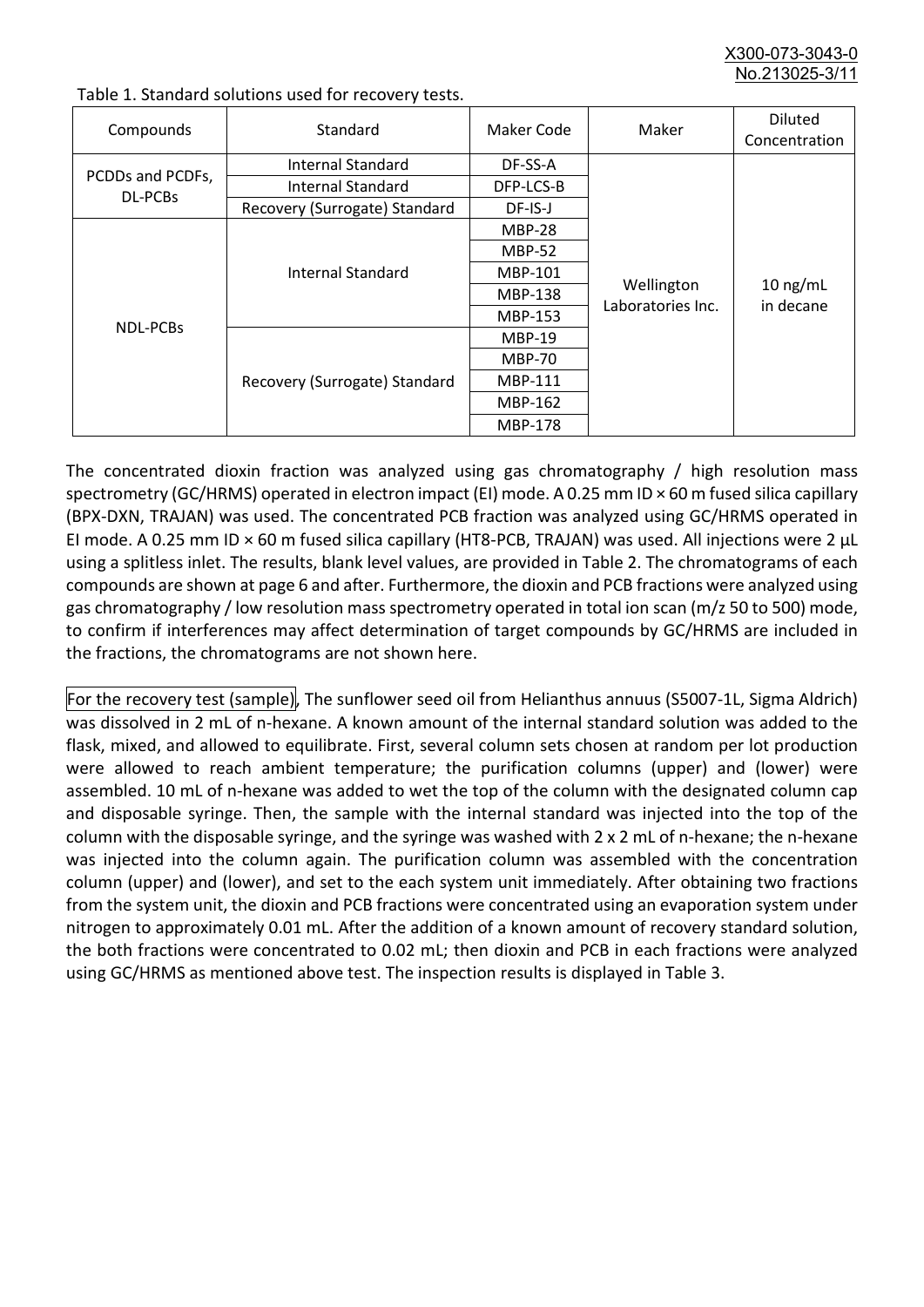X300-073-3043-0 No.213025-4/11

|  |  | Table 2 Blank levels of dioxins (PCDDs/PCDFs and DL-PCBs) and NDL-PCBs per column set. |
|--|--|----------------------------------------------------------------------------------------|
|--|--|----------------------------------------------------------------------------------------|

| able 2 Dialik levels of dioxilis (PCDDs/PCDI's and DL-PCDs) and NDL-PCDs per coldinii set.<br>Congener | Concentration | LOQ       | <b>LOD</b> | $S/N=3$   | TEQ*      |
|--------------------------------------------------------------------------------------------------------|---------------|-----------|------------|-----------|-----------|
|                                                                                                        | pg/column     | pg/column | pg/column  | pg/column | pg/column |
| 2,3,7,8-TeCDD                                                                                          | <b>ND</b>     | 0.29      | 0.09       | 0.06      | 0.09      |
| 1,2,3,7,8-PeCDD                                                                                        | <b>ND</b>     | 0.30      | 0.09       | 0.09      | 0.09      |
| 1,2,3,4,7,8-HxCDD                                                                                      | <b>ND</b>     | 0.8       | 0.2        | 0.2       | 0.02      |
| 1,2,3,6,7,8-HxCDD                                                                                      | <b>ND</b>     | 0.7       | 0.2        | 0.2       | 0.02      |
| 1,2,3,7,8,9-HxCDD                                                                                      | <b>ND</b>     | 0.8       | 0.2        | 0.2       | 0.02      |
| 1,2,3,4,6,7,8-HpCDD                                                                                    | <b>ND</b>     | 1.3       | 0.4        | 0.03      | 0.004     |
| <b>OCDD</b>                                                                                            | <b>ND</b>     | 1.9       | 0.6        | 0.2       | 0.00018   |
| 2,3,7,8-TeCDF                                                                                          | <b>ND</b>     | 0.9       | 0.3        | 0.05      | 0.03      |
| 1,2,3,7,8-PeCDF                                                                                        | <b>ND</b>     | 0.8       | 0.2        | 0.02      | 0.006     |
| 2,3,4,7,8-PeCDF                                                                                        | <b>ND</b>     | 0.5       | 0.2        | 0.02      | 0.06      |
| 1,2,3,4,7,8-HxCDF                                                                                      | <b>ND</b>     | 0.6       | 0.2        | 0.01      | 0.02      |
| 1,2,3,6,7,8-HxCDF                                                                                      | <b>ND</b>     | 0.9       | 0.3        | 0.01      | 0.03      |
| 1,2,3,7,8,9-HxCDF                                                                                      | <b>ND</b>     | 0.6       | 0.2        | 0.02      | 0.02      |
| 2,3,4,6,7,8-HxCDF                                                                                      | <b>ND</b>     | 0.6       | 0.2        | 0.01      | 0.02      |
| 1,2,3,4,6,7,8-HpCDF                                                                                    | <b>ND</b>     | 1.0       | 0.3        | 0.02      | 0.003     |
| 1,2,3,4,7,8,9-HpCDF                                                                                    | <b>ND</b>     | 1.1       | 0.3        | 0.03      | 0.003     |
| <b>OCDF</b>                                                                                            | <b>ND</b>     | 2.0       | 0.6        | 0.1       | 0.00018   |
| #81 (3,4,4',5-TeCB)                                                                                    | <b>ND</b>     | 0.7       | 0.2        | 0.03      | 0.00006   |
| #77 (3,3',4,4'-TeCB)                                                                                   | <b>ND</b>     | 1.5       | 0.5        | 0.04      | 0.00005   |
| #126 (3,3',4,4',5-PeCB)                                                                                | <b>ND</b>     | 0.4       | 0.1        | 0.02      | 0.01      |
| #169 (3,3',4,4',5,5'-HxCB)                                                                             | <b>ND</b>     | 0.9       | 0.3        | 0.03      | 0.009     |
| #123 (2',3,4,4',5-PeCB)                                                                                | <b>ND</b>     | 0.4       | 0.1        | 0.04      | 0.000003  |
| #118 (2,3',4,4',5-PeCB)                                                                                | <b>ND</b>     | 0.7       | 0.2        | 0.04      | 0.000006  |
| #105 (2,3,3',4,4'-PeCB)                                                                                | <b>ND</b>     | 0.4       | 0.1        | 0.04      | 0.000003  |
| #114 (2,3,4,4',5-PeCB)                                                                                 | <b>ND</b>     | 0.6       | 0.2        | 0.03      | 0.000006  |
| #167 (2,3',4,4',5,5'-HxCB)                                                                             | <b>ND</b>     | 0.4       | 0.1        | 0.03      | 0.000003  |
| #156 (2,3,3',4,4',5-HxCB)                                                                              | <b>ND</b>     | 0.5       | 0.1        | 0.03      | 0.000003  |
| #157 (2,3,3',4,4',5'-HxCB)                                                                             | <b>ND</b>     | 0.6       | 0.2        | 0.03      | 0.000006  |
| #189 (2,3,3',4,4',5,5'-HpCB)                                                                           | <b>ND</b>     | 0.4       | 0.1        | 0.03      | 0.000003  |
| #28 (2,4,4'-TrCB)                                                                                      | 1.0           | 0.4       | 0.1        | 0.04      |           |
| #52 (2,2',5,5'-TeCB)                                                                                   | 0.5           | 0.3       | 0.1        | 0.05      |           |
| #101 (2,2',4,5,5'-PeCB)                                                                                | (0.2)         | 0.4       | 0.1        | 0.04      |           |
| #138 (2,2',3,4,4',5'-HxCB)                                                                             | <b>ND</b>     | 0.6       | 0.2        | 0.04      |           |
| #153 (2,2',4,4',5,5'-HxCB)                                                                             | <b>ND</b>     | 1.1       | 0.3        | 0.04      |           |
| #180 (2,2',3,4,4',5,5'-HpCB)                                                                           | <b>ND</b>     | 0.6       | 0.2        | 0.04      |           |

\* TEQ: Toxicity Equivalents (are applied WHO-TEF(2006))

- 1. The figures in the parentheses in the concentration of actual measurement denote the concentration of the LOD or more and less than the LOQ.
- 2. ND in the concentration of actual measurement denotes less than the LOD.
- 3. TEQ are calculated with an actual measurement which is the concentration of the LOQ or more, and an actual measurement which is the concentration of the LOD or more and less than the LOQ, respectively. For values less than the LOD, TEQ are calculated with the LOD.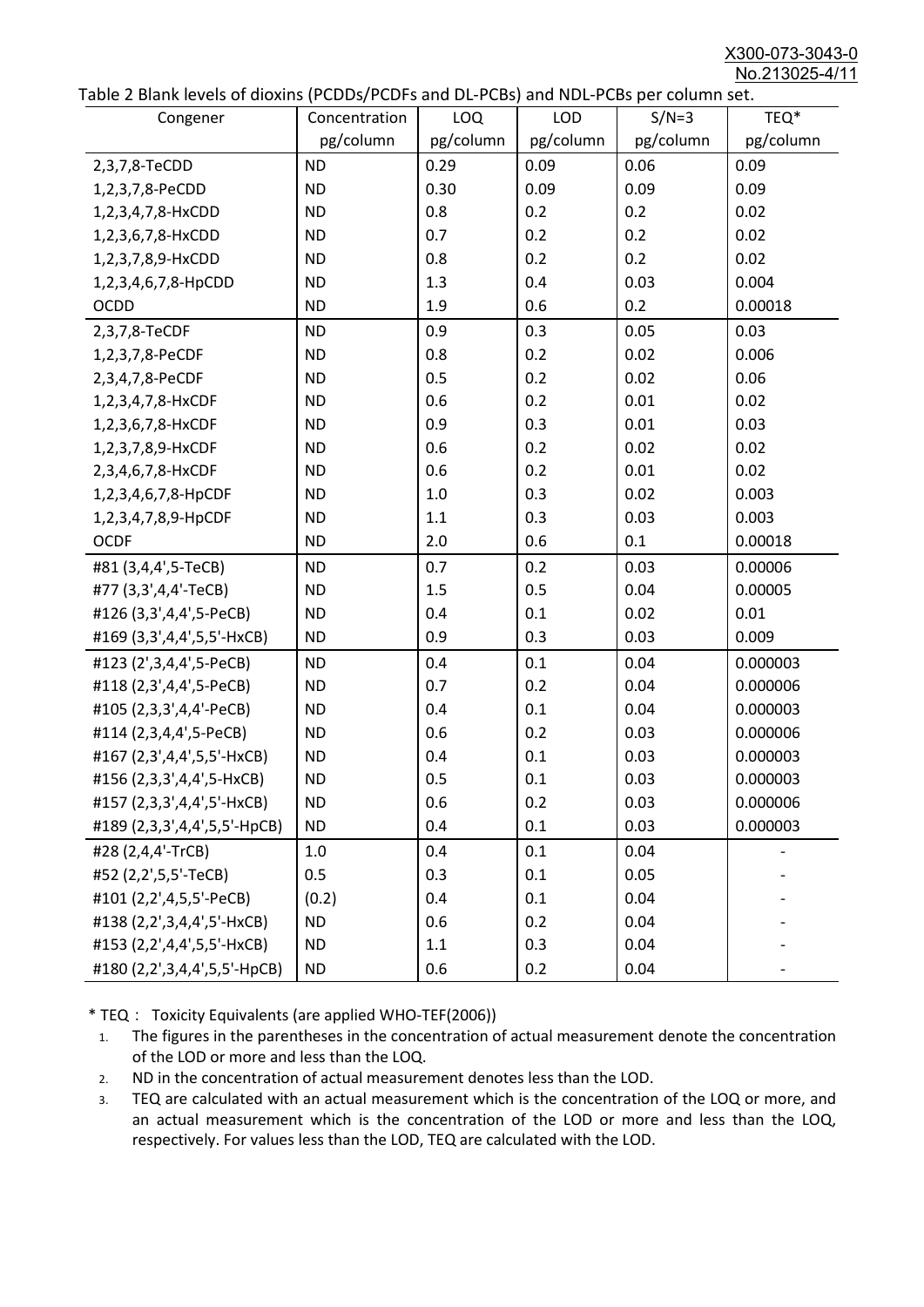| uwic J.<br><b>INCLUSION INTO THE MANUSCRY INTO THE STATISTICS</b> |        |
|-------------------------------------------------------------------|--------|
| Congener                                                          | Sample |
| 2,3,7,8-TeCDD                                                     | 85%    |
| 1,2,3,7,8-PeCDD                                                   | 93 %   |
| 1,2,3,4,7,8-HxCDD                                                 | 94 %   |
| 1,2,3,6,7,8-HxCDD                                                 | 97%    |
| 1,2,3,7,8,9-HxCDD                                                 | 88%    |
| 1,2,3,4,6,7,8-HpCDD                                               | 92%    |
| OCDD                                                              | 85%    |
| 2,3,7,8-TeCDF                                                     | 97%    |
| 1,2,3,7,8-PeCDF                                                   | 92%    |
| 2,3,4,7,8-PeCDF                                                   | 102 %  |
| 1,2,3,4,7,8-HxCDF                                                 | 93 %   |
| 1,2,3,6,7,8-HxCDF                                                 | 96 %   |
| 1,2,3,7,8,9-HxCDF                                                 | 94 %   |
| 2,3,4,6,7,8-HxCDF                                                 | 102 %  |
| 1,2,3,4,6,7,8-HpCDF                                               | 94 %   |
| 1,2,3,4,7,8,9-HpCDF                                               | 90%    |
| <b>OCDF</b>                                                       | 82%    |
| #81 (3,4,4',5-TeCB)                                               | 92%    |
| #77 (3,3',4,4'-TeCB)                                              | 95 %   |
| #126 (3,3',4,4',5-PeCB)                                           | 89%    |
| #169 (3,3',4,4',5,5'-HxCB)                                        | 98%    |
| #123 (2', 3, 4, 4', 5-PeCB)                                       | 100 %  |
| #118 (2,3',4,4',5-PeCB)                                           | 97%    |
| #105 (2,3,3',4,4'-PeCB)                                           | 101%   |
| #114 (2,3,4,4',5-PeCB)                                            | 110 %  |
| #167 (2,3',4,4',5,5'-HxCB)                                        | 104 %  |
| #156 (2,3,3',4,4',5-HxCB)                                         | 113 %  |
| #157 (2,3,3',4,4',5'-HxCB)                                        | 111 %  |
| #189 (2,3,3',4,4',5,5'-HpCB)                                      | 106 %  |
| #28 (2,4,4'-TrCB)                                                 | 120 %  |
| #52 (2,2',5,5'-TeCB)                                              | 106 %  |
| #101 (2,2',4,5,5'-PeCB)                                           | 105 %  |
| #138 (2,2',3,4,4',5'-HxCB)                                        | 108 %  |
| #153 (2,2',4,4',5,5'-HxCB)                                        | 102 %  |
| #180 (2,2',3,4,4',5,5'-HpCB)                                      | 113 %  |
|                                                                   |        |

Table 3. Recoveries of labeled internal standards.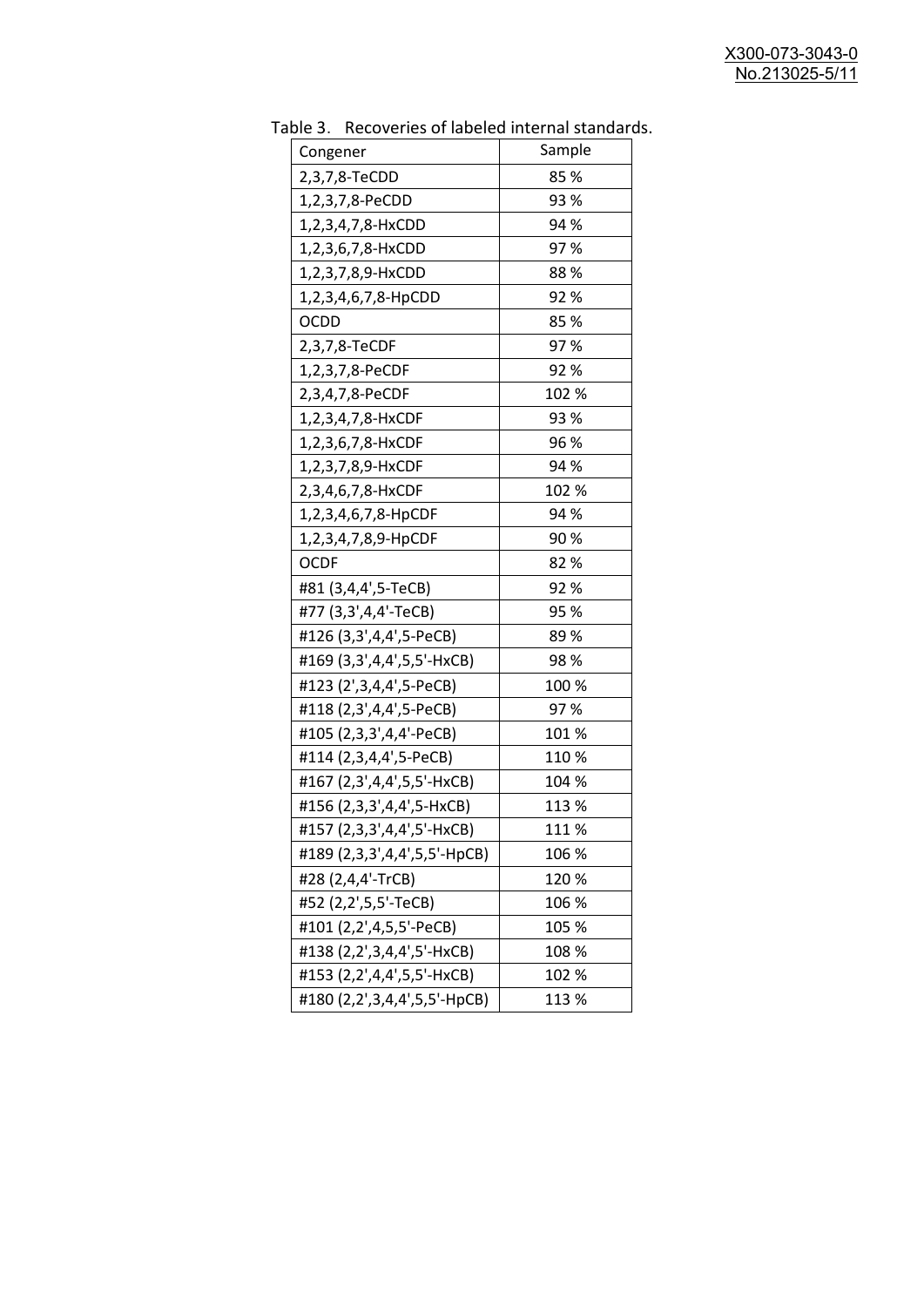

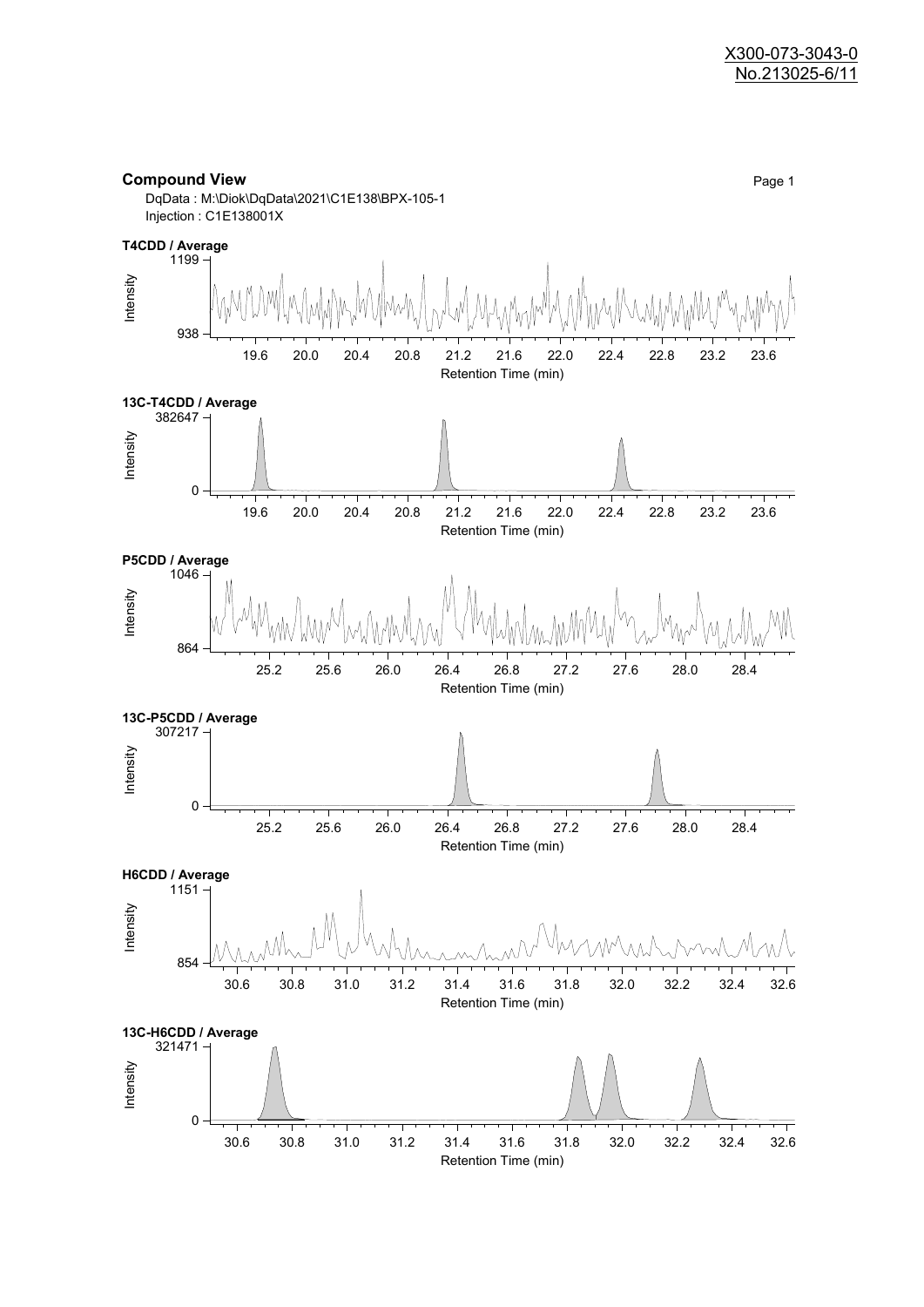#### X300-073-3043-0 No.213025-7/11

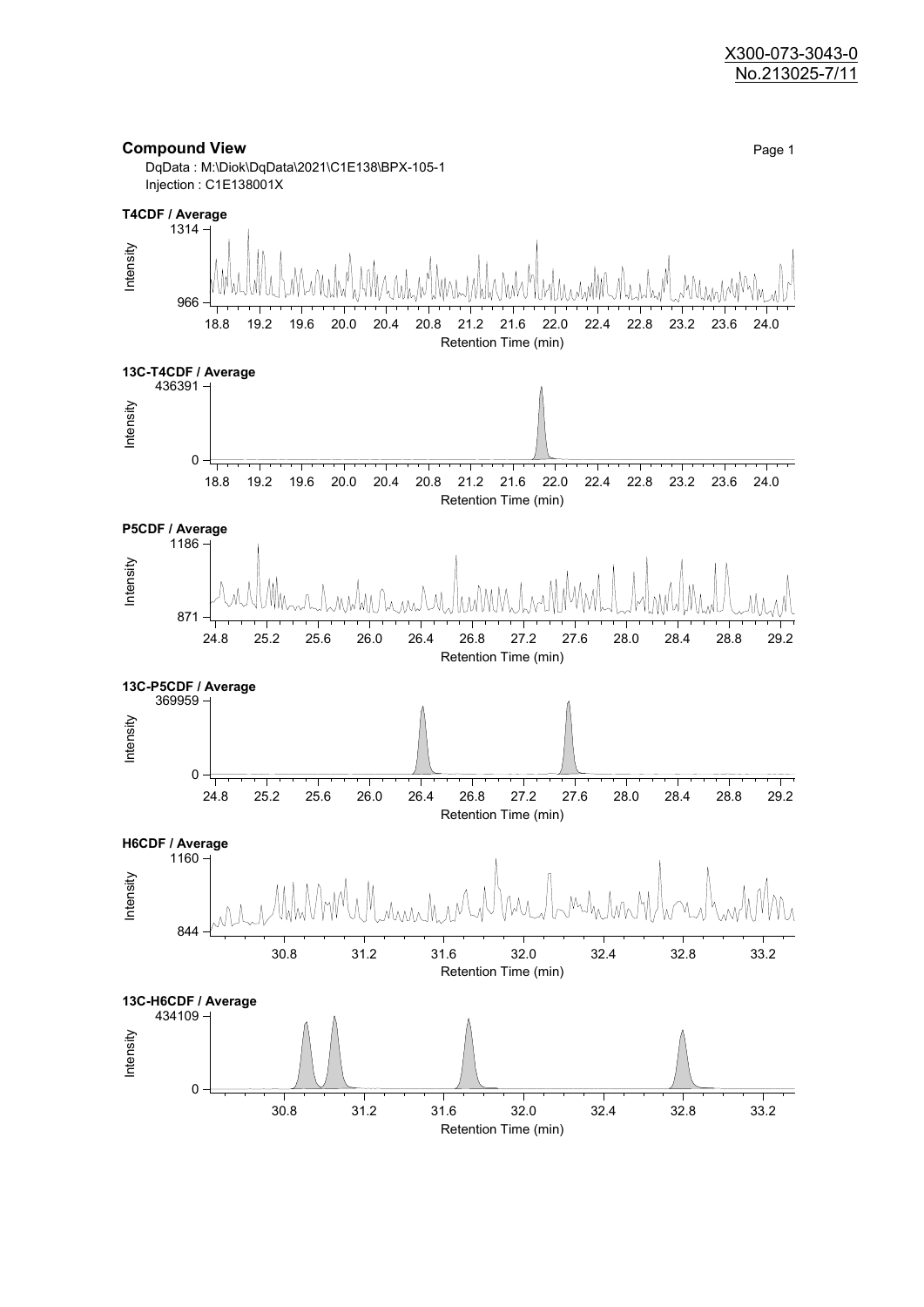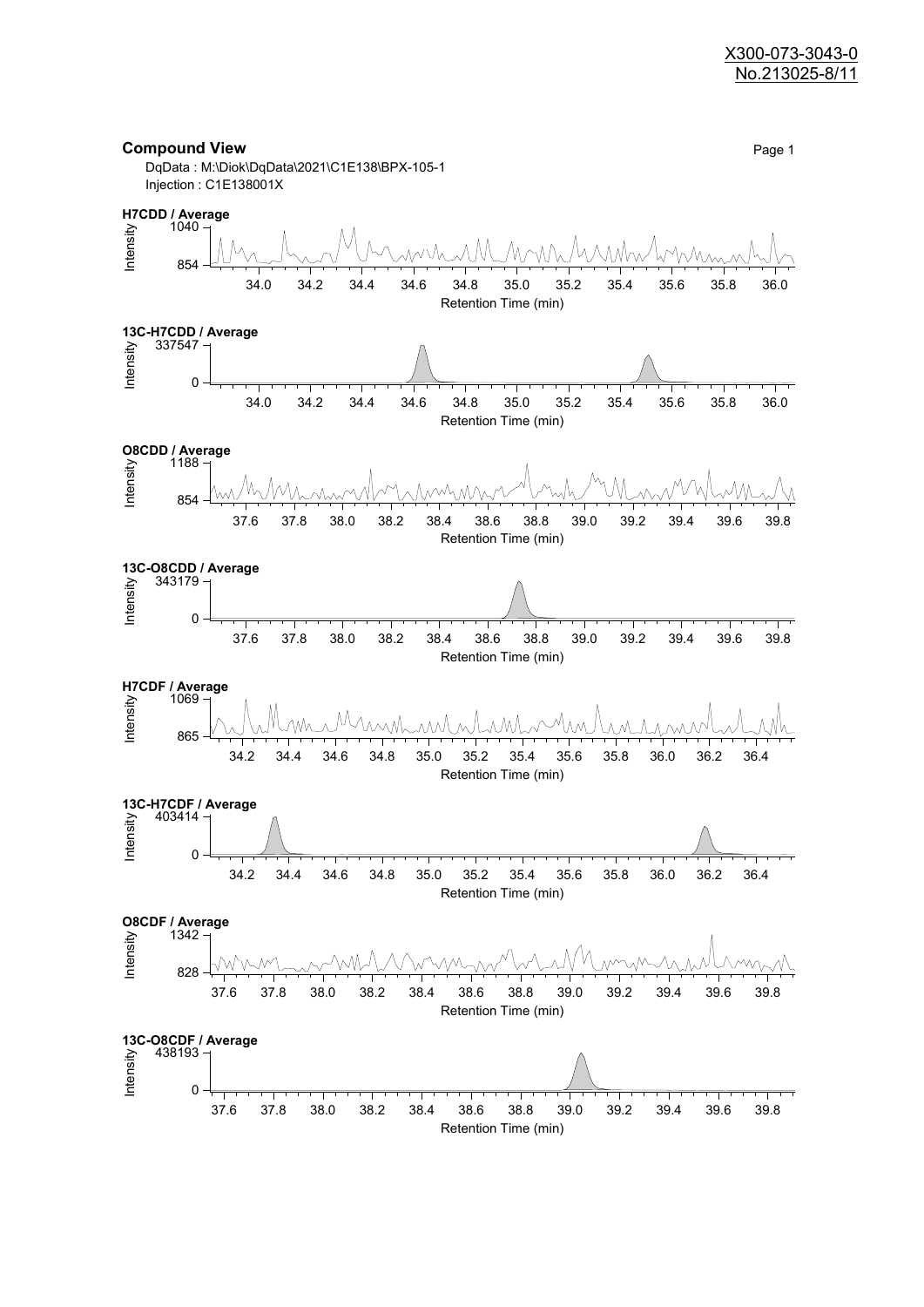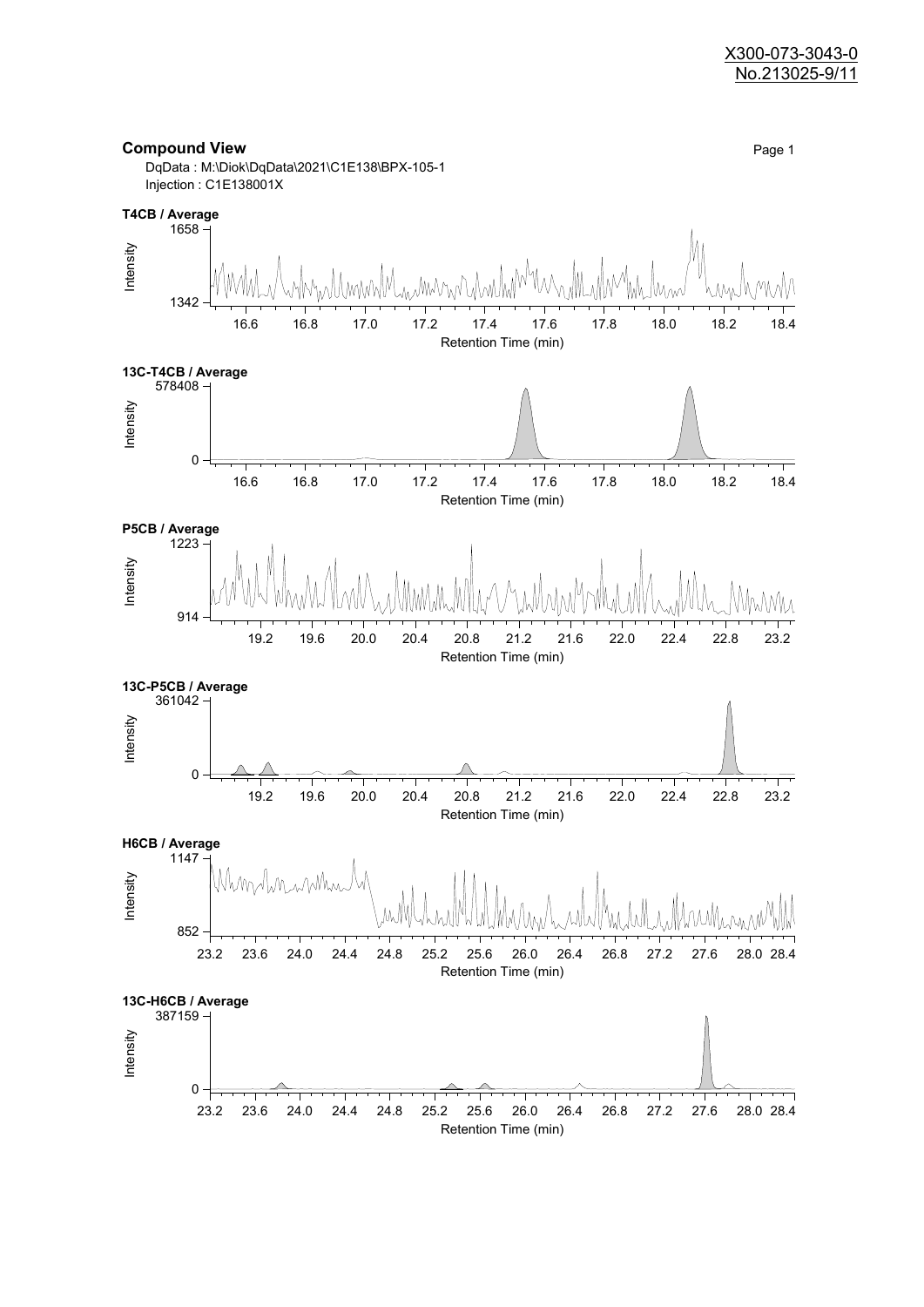